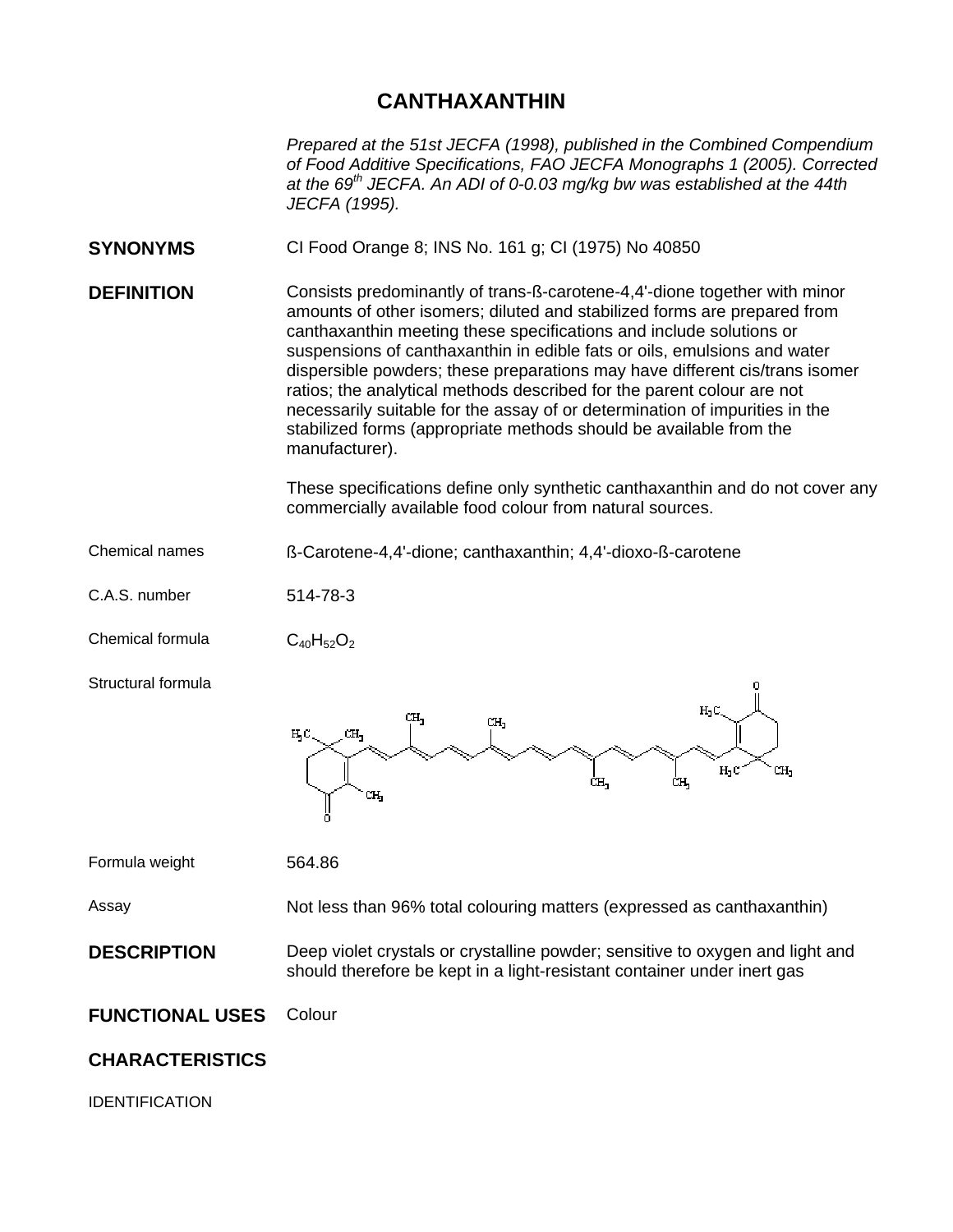| Solubility (Vol. 4)                    | Insoluble in water, insoluble in ethanol, practically insoluble in vegetable oils,<br>very slightly soluble in acetone                                                                                                                                                          |
|----------------------------------------|---------------------------------------------------------------------------------------------------------------------------------------------------------------------------------------------------------------------------------------------------------------------------------|
| Spectrophotometry<br>(Vol. 4)          | A solution in cyclohexane has an absorbance maximum between 468 and 472<br>nm                                                                                                                                                                                                   |
|                                        | Positive test for carotenoids The colour of a solution of canthaxanthin in acetone disappears after<br>successive additions of a 5 % solution of sodium nitrite and 1 N sulfuric acid                                                                                           |
| <b>PURITY</b>                          |                                                                                                                                                                                                                                                                                 |
| Sulfated ash (Vol. 4)                  | Not more than 0.1%<br>Test 2 g of the sample (Method I)                                                                                                                                                                                                                         |
| <b>Subsidiary colouring</b><br>matters | Carotenoids other than canthaxanthin: not more than 5% of total colouring<br>matters<br>See description under TESTS                                                                                                                                                             |
| Lead (Vol. 4)                          | Not more than 2 mg/kg<br>Determine using an atomic absorption technique appropriate to the specified<br>level. The selection of sample size and method of sample preparation may be<br>based on the principles of the methods described in Volume 4, "Instrumental<br>Methods". |

## **TESTS**

PURITY TESTS

Subsidiary colouring Dissolve about 80 mg of sample in 100 ml chloroform. Apply 400 µl of this matters solution as a streak 2 cm from the bottom of a TLC-plate (Silicagel 0.25 mm). Immediately develop the chromatogram with a solvent mixture of 95 parts dichloromethane and 5 parts diethyl ether in a saturated chamber, suitably protected from light, until the solvent front has moved 15 cm above the initial streak. Remove the plate, allow the main part of the solvent to evaporate at room temperature and mark the principal band as well as the bands corresponding to other carotenoids. Remove the silicagel adsorbent that contains the principal band, transfer it to a glass-stoppered 100 ml centrifuge tube and add 40.0 ml chloroform (solution 1). Remove the silicagel adsorbent that contains the combined bands corresponding to the other carotenoids, transfer it to a glass-stoppered, 50 ml centrifuge tube and add 20.0 ml chloroform (solution 2). Shake the centrifuge tubes by mechanical means for 10 min and centrifuge for 5 min. Dilute 10.0 ml of Solution 1 to 50.0 ml with chloroform (solution 3). Determine, with a suitable spectrophotometer, the absorbances of Solutions 2 and 3 in 1-cm cells at the wavelength maximum about 485 nm, using chloroform as blank. **Calculation** Carotenoids other than canthaxantin  $(%) =$  $\frac{A_2 \times 100}{10 A_1 + A_2}$